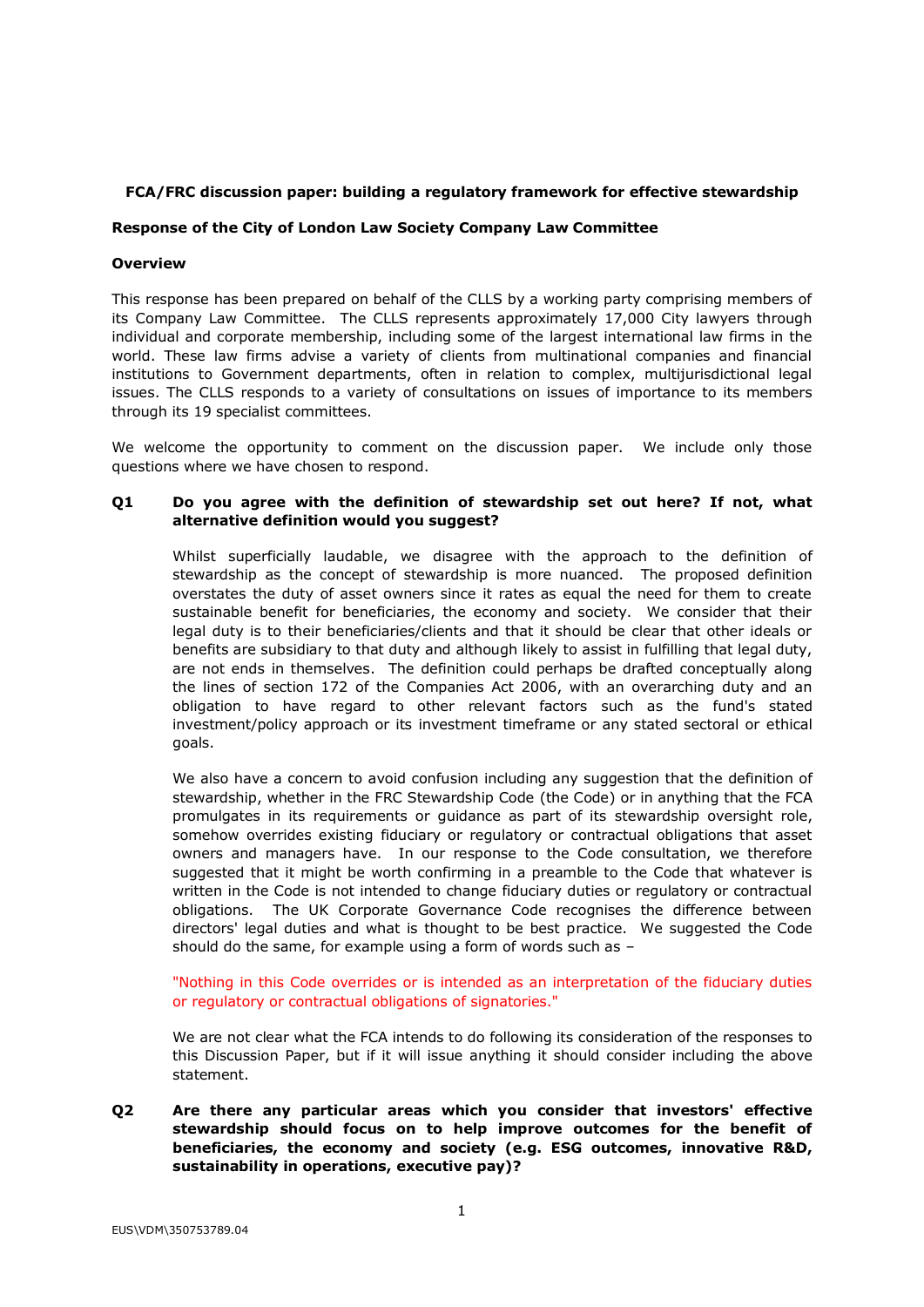We think it is important for the asset owner or asset manager to work out, for each investee company, what is important for that company – rather than seeking to prescribe that there must be a focus on particular areas.

Communication of what investors consider is important is also key. For effective stewardship, we consider that it is crucial that asset managers communicate clearly what their expectations are of companies, both individually and across sectors or whole industries, and also when those expectations change, both individually and across sectors or industries.

### **Q3(Part)To what extent do the proposed key attributes capture what constitutes effective stewardship?**

We support the proposed key attributes, but have the following specific comments on Table 1.

#### **No. 1, Column 2**

"…*and takes appropriate account of financially material ESG risks*." This appears to suggest that ESG risks should be given particular focus and, as such, there is a risk that insufficient attention is given to other key risks such as having the wrong strategic focus, having too much debt etc..

Given the importance of investors considering, on a case by case basis, what are the critical areas of focus from a stewardship standpoint, we would propose the rewording of this as follows:

"... and take appropriate account of financially material risks, including ESG risks."

#### **No. 2, Column 2, Table 1**

We suggest that the first sentence here is amended as shown in red since communications and discussions should be a key part of effective stewardship:-

"Asset managers monitor closely issuer companies' strategies and engage actively with boards/management to communicate and discuss their views and where necessary exert influence".

We would also like to see the following addition and changes (see red), as a recognition of the importance of communication by asset managers or asset owners as appropriate with companies to achieve effective stewardship:-

"Asset managers clearly communicate their priorities to companies, both individually and across sectors/industries, and also when these change."

"Asset owners or asset managers on behalf of such owners should conduct appropriate due diligence on proxy advisers' voting recommendations where used: including seeking to ensure appropriate engagement takes place between the investee company and either the asset owner, the asset manager or their proxy adviser."

## **Q4 (Part) How can challenges associated with issues such as the coordination of stewardship activities across asset classes, or the exercise of effective stewardship across borders, be overcome?**

As investment becomes more global, it is important that UK initiatives take account of initiatives outside the UK and seek to influence those in order to create greater alignment both as regards expectation and approach. We think challenges are best overcome by setting clear expectations as to the sorts of behaviours that are to be encouraged and by the UK working with others who are interested in this area (eg the UN and ICGN).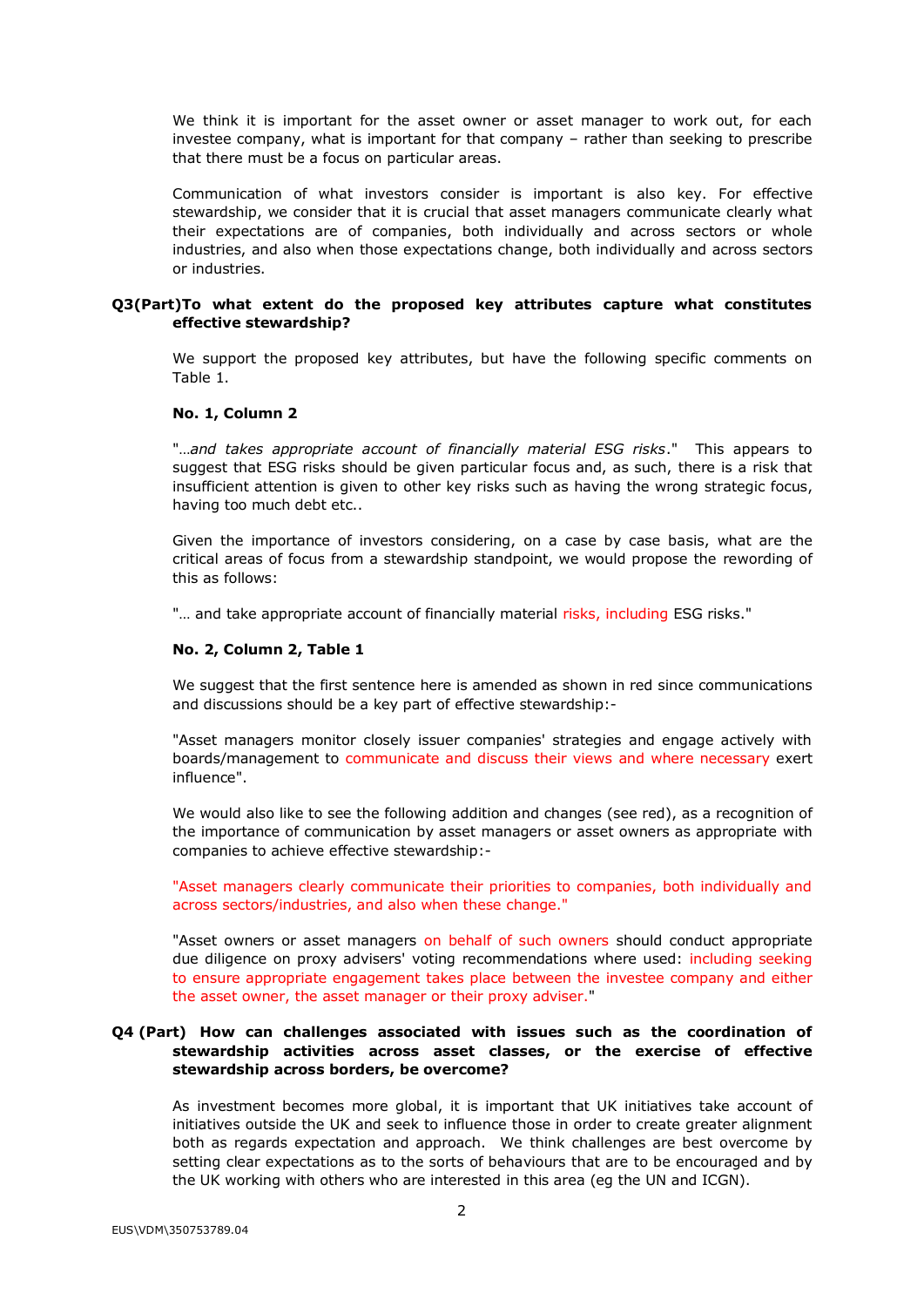It would also be instructive to know how successful bodies such as the Investor Forum have been in encouraging a more coordinated approach among asset owners and managers.

## **Q6 (Part) What do you believe are the most significant challenges in achieving effective stewardship?**

We think the significant challenges in achieving effective stewardship include:

- (i) asset owners being willing to pay asset managers sufficiently to enable them to employ more people to engage with investee companies and judging the asset managers on the basis of engagement as well as financial performance;
- (ii) asset managers better integrating their functions which review and decide on corporate governance issues in portfolio companies with their portfolio management activities to ensure a coherent and joined up approach, ensuring companies are not given conflicting views from the same investor;
- (iii) remuneration of asset managers not just on short term financial performance;
- (iv) proxy advisers being willing to engage constructively with companies before recommending a vote against the board's recommendation or an abstention;
- (v) creating a greater public awareness of the importance of stewardship, e.g. when someone chooses an ISA or other investment product. This could be achieved through enhanced disclosure in product literature/Key Facts documents; and
- (vi) creating a greater public awareness of difficulties related to voting where there is a pooled nominee somewhere in the chain. There should be an onus on investment managers to assist asset owners in relation to voting arrangements in such circumstances.

# **Q7 To what extent do you consider that the proposed balance between regulatory rules and the Stewardship Code will raise stewardship standards and encourage a market for effective stewardship?**

We support the proposed balance.

It seems to be likely that a two tier approach will result, those that do the minimum per SRD11 and those that follow the enhanced Code standard. The minimum will be better than nothing, and the revamped Code should hopefully achieve more than it did before. This should also ensure that asset owners have greater choice in terms of selecting an asset manager whose stewardship approach is aligned with the preferences and/or requirements of the asset owner.

## **Q8 To what extent are there issues with proxy advisers that are not adequately addressed by SRD II and proposed revisions to the Stewardship Code?**

We consider that there is now very considerable influence concentrated in the hands of proxy advisers who play an increasingly significant role in informing investors' voting decisions. Whilst better resourced asset managers will carefully consider the voting recommendations of their proxy advisers and will be willing and able to engage with their investee companies before taking an informed view as to how they vote, other asset managers will routinely follow the advice of proxy advisers and may not have the resource to engage with investee companies. In the latter cases, the influence of proxy advisers is significantly enhanced. Indeed, unless such asset managers, as part of their mandate with their proxy adviser, require them to perform the engagement role with the investee company, there may be no engagement. Proxy advisers are therefore significant players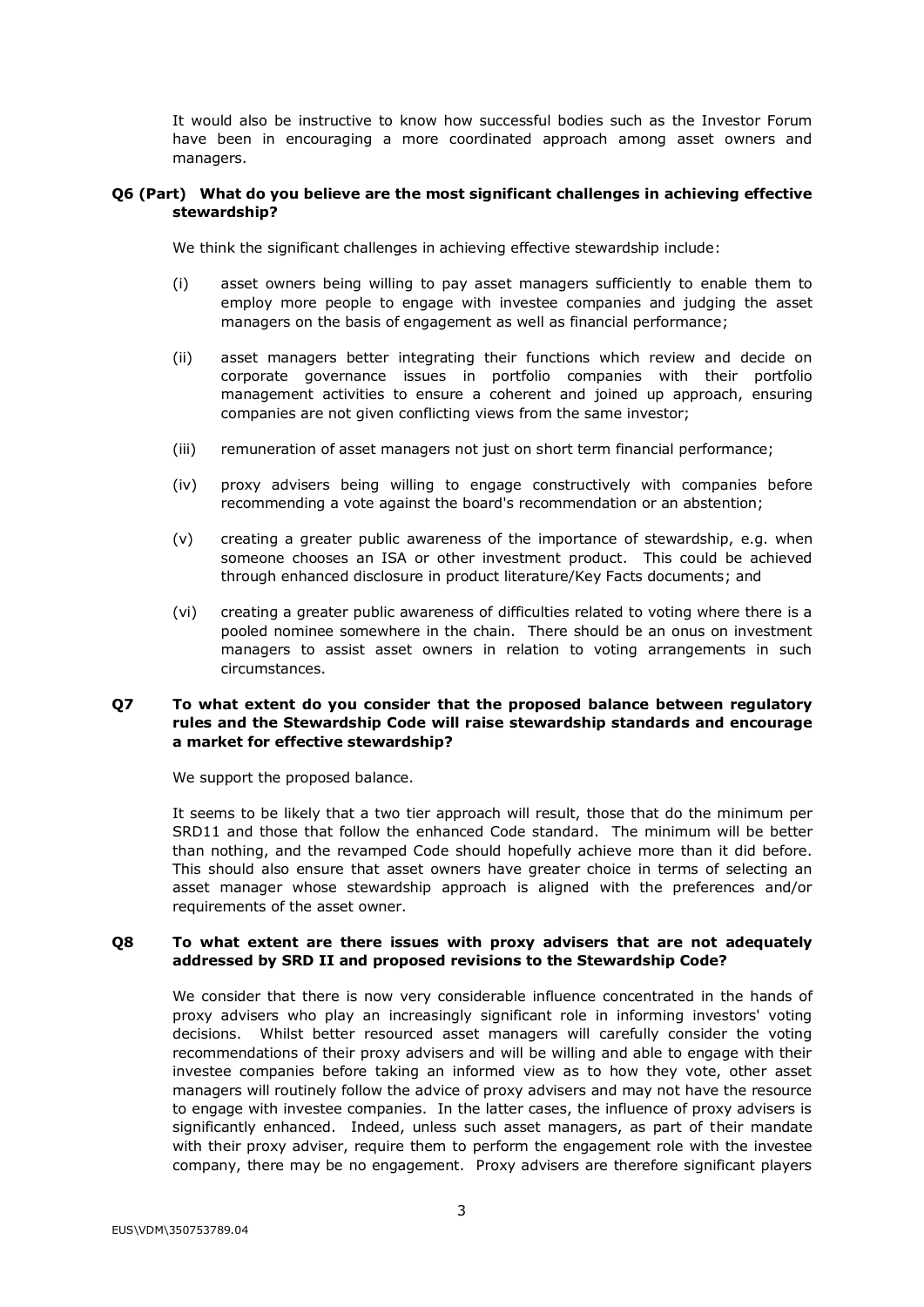in the stewardship arena in their own right and we consider that more should be expected of them and their asset manager clients.

Accordingly, in our response to the Code consultation we have suggested that a number of areas should be boosted, in some instances by new provisions and in other areas by augmented guidance. These include the need for (i) regular dialogue between asset managers and their proxy advisers to ensure the latter's services appropriately address the needs of the asset manager and to enable effective engagement to take place; and (ii) engagement between companies and either proxy advisers or their client asset managers in certain circumstances (eg in advance of recommendations to vote against or abstain on board-sponsored resolutions).

## **Q9** iii **Feedback on whether there is a role for UK regulators in encouraging overseas investors to engage in stewardship for their asset holdings in the UK**

We think there is a role for UK regulators to encourage overseas investors to engage in stewardship for their asset holdings in the UK – and also for the UK regulators to engage with regulators elsewhere to try to steer expectations outside the UK in a similar direction.

# iv **Feedback on the extent to which additional rules might be necessary either to improve stewardship quality or prevent behaviours that might not be conducive to effective stewardship**

We consider that additional rules are not needed at the moment (beyond the proposed changes to the Code).

## vi **Feedback on whether the FCA's proposed rules to implement certain provisions of SRD II should apply on a mandatory, rather than 'comply or explain', basis**

We support a comply or explain approach.

# **Q10 We welcome feedback on whether, to support effective stewardship, we should consider amendments to other aspects of the regulatory framework that affect how investors and issuers interact (such as the LRs, PRs and DTRs)?**

We do not consider that there is a need to change the LRs etc. But we do think the FCA and the FRC have not been as effective as they could have been in policing the requirement for listed companies to provide an appropriate and meaningful explanation where they do not comply. Equally, the Stewardship Code has not always been effective in ensuring that investors respond appropriately to good explanations of non-compliance.

## **Other miscellaneous points**

**Para 1.16** – We are not clear what will result in practice from the FCA considering whether a firm that claims to engage in stewardship is doing it appropriately? Will the FCA perhaps report on the upshot of its considerations and issue guidance following an initial period – possibly through the equivalent of "Dear CEO" letters?

**Para 3.17** – "where permitted by its mandate, an asset manager may seek to exit an investment if engagement is unsuccessful". We have a concern with the above words as they may be read as meaning that an asset manager may only exit after there has been engagement. In some cases, an asset manager (mindful of its contractual relationship with its client), may feel it should exit without engagement and this should be permitted. If the words are intended to deal with the position of an index fund which cannot exit, that should be made clearer.

**Para 3.26** – The Company Law Committee would be keen to be involved in any FCA study/work on information flows supporting the functioning of the markets such as the management and disclosure of inside information.